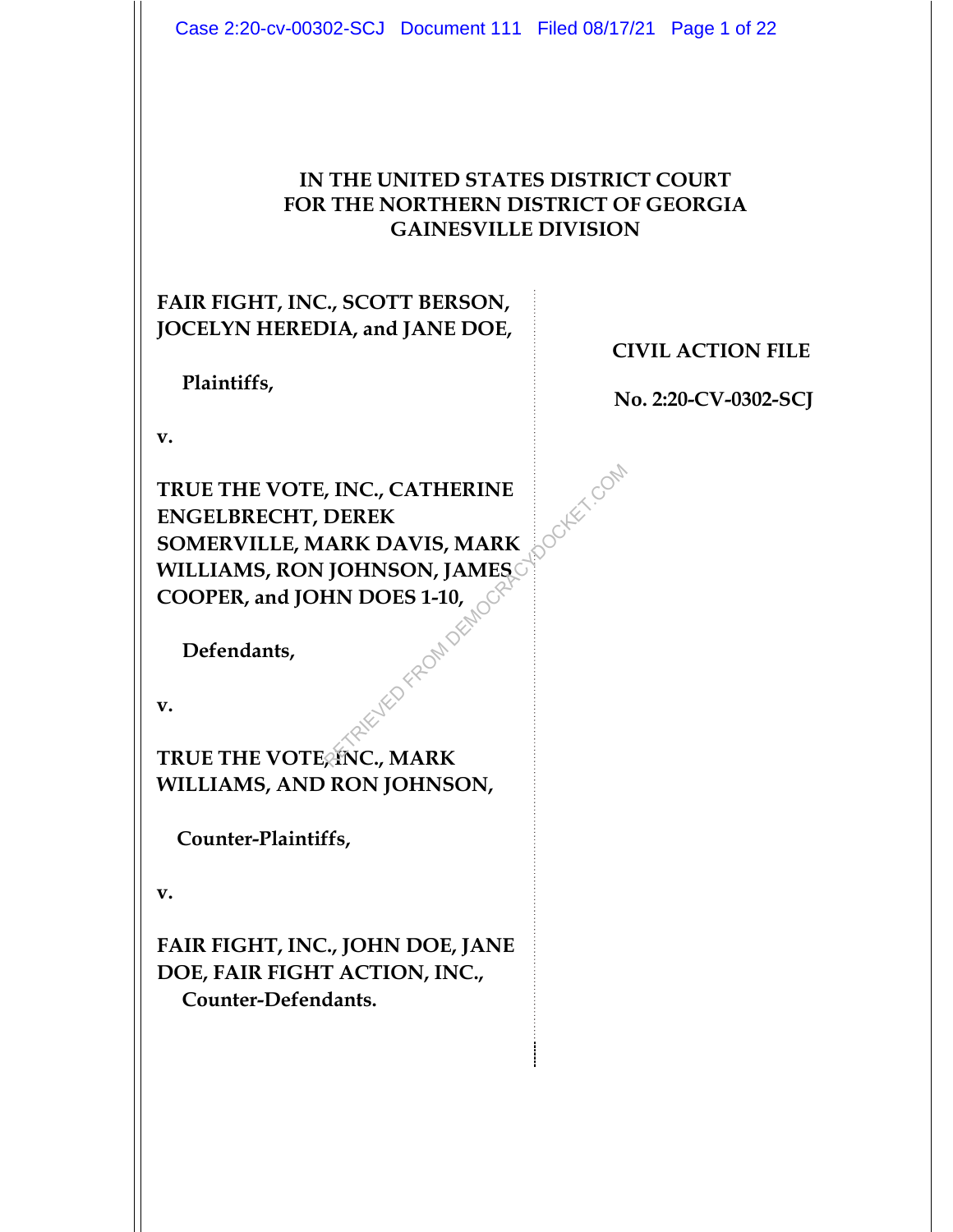### **ORDER**

This matter appears before the Court on the Motion to Dismiss Defendants' Counterclaims filed by Fair Fight, Inc., Fair Fight Action, Inc., John Doe, and Jane Doe (Doc. No. [48]) and the Motion for Leave to File an Amended Counterclaim filed by True the Vote, Inc. ("TTV"), Catherine Engelbrecht, Derek Somerville, Mark Williams, Ron Johnson, and James Cooper (Doc. No. [89]). 1

## **I. BACKGROUND**

On January 8, 2021, True the Vote, Inc., Mark Williams, and Ron Johnson (hereinafter Counter-Plaintiffs) filed four counterclaims against Fair Fight, Inc., John Doe, and Jane Doe. Doc. No. [40], ¶ 101. Counter-Plaintiffs filed a fifth counterclaim against Fair Fight, Inc. and Fair Fight Action, Inc. (hereinafter "Fair Fight"). <sup>2</sup> Doc. No. [40],  $\P$  102. The five counterclaims are listed as follows: **EXAMPLE 18 SAMPLE 18 SAMPLE 18 SAMPLE 18 SAMPLE 18 SAMPLE 18 SAMPLE 18 SAMPLE 18 SAMPLE 18 SAMPLE 18 SAMPLE 18 SAMPLE 18 SAMPLE 19 SAMPLE 19 SAMPLE 19 SAMPLE 19 SAMPLE 19 SAMPLE 19 SAMPLE 19 SAMPLE 19 SAMPLE 19 SAMPLE 19** 

Count 1: Counter-Plaintiffs' Lawful Section 230 Challenges Do Not Violate the National Voter Registration Act;

<sup>&</sup>lt;sup>1</sup> All citations are to the electronic docket unless otherwise noted, and all page numbers are those imprinted by the Court's docketing software.

<sup>2</sup> In their briefing, Fair Fight, Inc. and Fair Fight Action, Inc. refer to themselves collectively as "Fair Fight." Doc. No. [48-1], 8. The Court utilizes this same naming convention for purposes of this Order.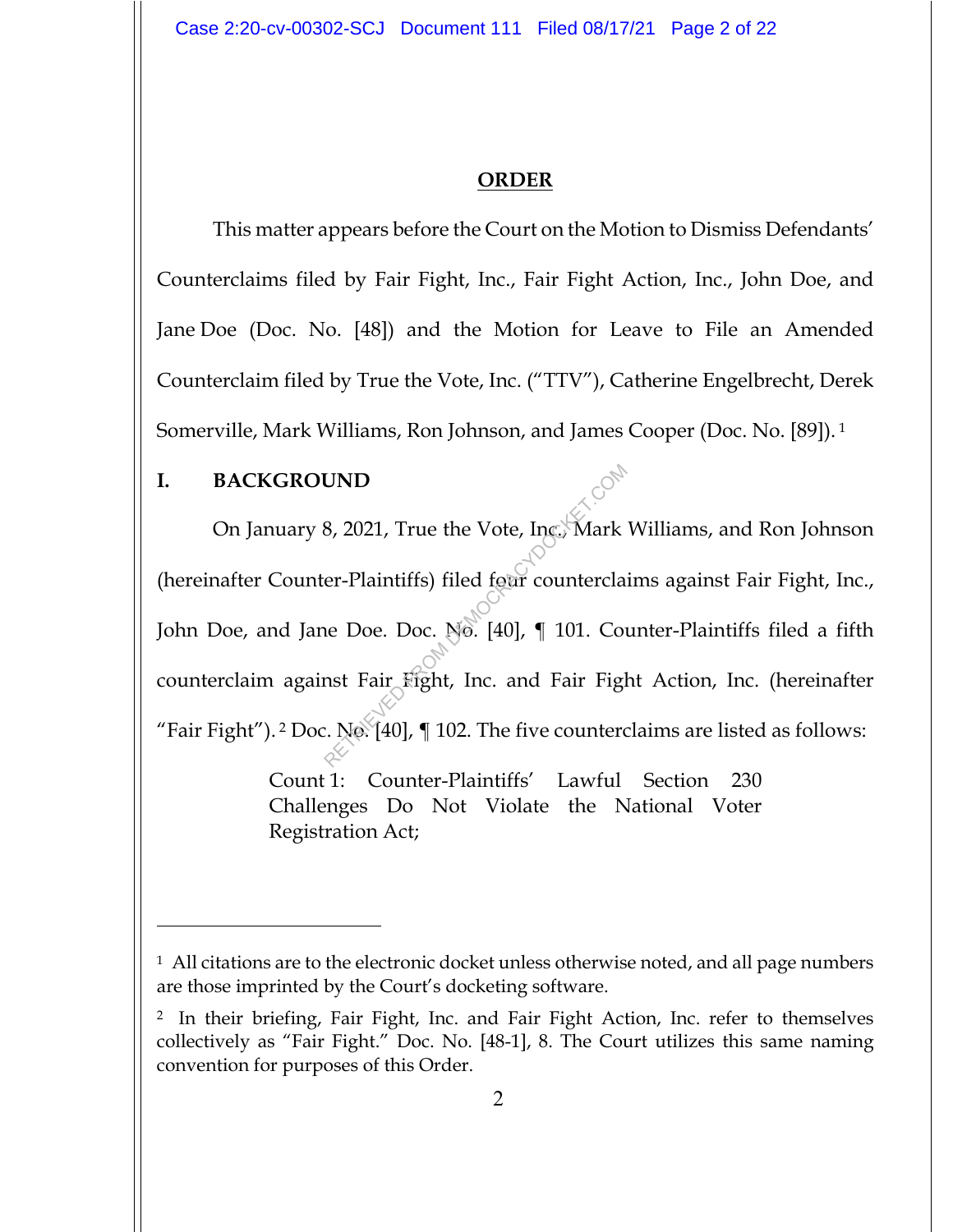Count 2: Judicial Enforcement of Section 11(b) of the Voting Rights Act of 1965, 52 U.S.C. § 10307(b), as Sought to Be Applied by Counter-Defendants, Is Unconstitutional Under the First Amendment;

Count 3: Judicial Enforcement of Section 11(b) of the Voting Rights Act of 1965, 52 U.S.C. § 10307(b), as Sought to Be Applied by Counter-Defendants, Unconstitutionally Violates Counter-Plaintiffs' Right to Vote via Vote Dilution;

Count 4: Judicial Enforcement of Section 11(b) of the Voting Rights Act of 1965, 52 U.S.C. § 10307(b), as Sought to Be Applied by Counter-Defendants, Is Unconstitutionally Vague; and

Count 5: Counter-Defendant Fair Fight, Inc.'s and Defendant Fair Fight Action, Inc.'s Violation of Section 11(b) of the Voting Rights Act of 1965, 52 U.S.C. § 10307(b). Rights Act of 1965, 52 U.S.O.<br>
It to Be Applied by Counter-l<br>
Institutionally Vague; and<br>
Fair Fight Action, Inc.'s<br>
n 11(b) of the Voting Rights Act of<br>
7(b).<br>
29, 2021, Fair Fight, Inc., Fair Fight

Doc. No. [40].

On January 29, 2021, Fair Fight, Inc., Fair Fight Action, Inc., John Doe, and Jane Doe (hereinafter "Counter-Defendants") filed a Motion to Dismiss the Counterclaims. Doc. No. [48]. In their Motion, Counter-Defendants assert that Counts 1–4 of the Counterclaim should be dismissed because they are defenses or denials that have been improperly asserted as counterclaims and do not state a claim for relief or articulate cognizable injuries. Id. at 14. Counter-Defendants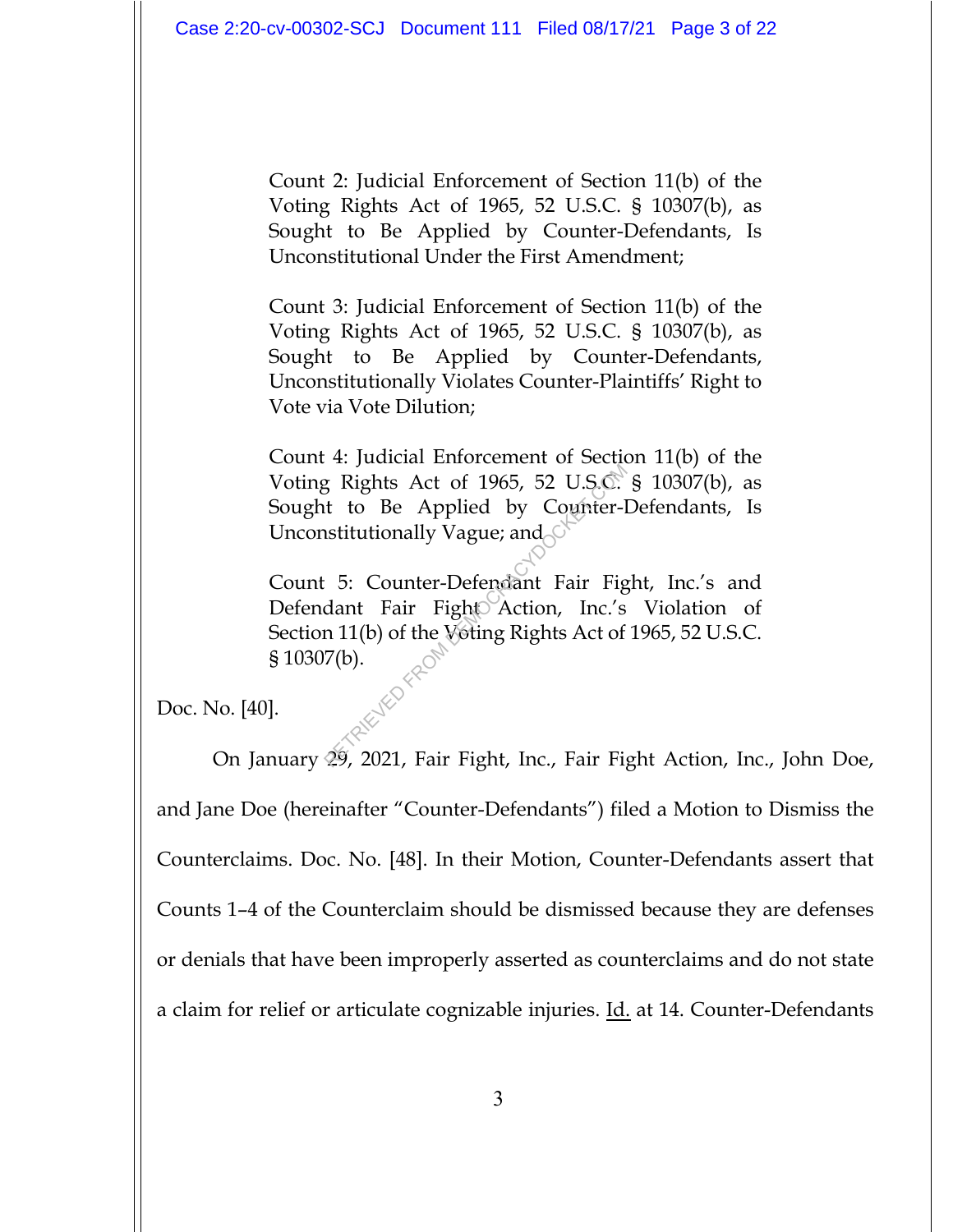assert that Count 5 of the Counterclaim fails to state a claim that Fair Fight has violated § 11(b) of the Voting Rights Act ("VRA"). Id. at 24.

In response to the Motion to Dismiss, Counter-Plaintiffs agreed that Counts 1–4 are more properly considered as affirmative defenses and request that this Court dismiss Counts 1–4. Doc. No. [64], 7. Counter-Plaintiffs do not agree that Count 5 should be dismissed.  $\underline{Id}$ . They assert that they have plausibly alleged facts that show that Fair Fight has engaged in conduct that could be considered intimidating under Section 11(b) of the VRA. Id. at 8.

On March 18, 2021, Counter-Defendants filed a reply brief in which they reassert that all of the counterclaims should be dismissed.

On April 2, 2021, Counter-Plaintiffs filed a Suggestion of Mootness as to the pending Motion to Dismiss, based upon the amendment of the original Complaint in this civil action and the filing of an amended answer and counterclaim by Counter-Defendants on March 31, 2021. Doc. Nos. [81]; [82]. As indicated at an April 9, 2021 discovery dispute hearing, the Court is not convinced of the procedural propriety of the counterclaim amendment (or deeming the pending Motion to Dismiss moot). Doc. No. [95]. Following said Show that Fair Fight has engaged<br>ating under Section 11(b) of the V<br>8, 2021, Counter-Defendants filed<br>the counterclatins should be dismi<br>2021, Counter-Plaintiffs filed a Su<br>on to Dismiss, based upon the a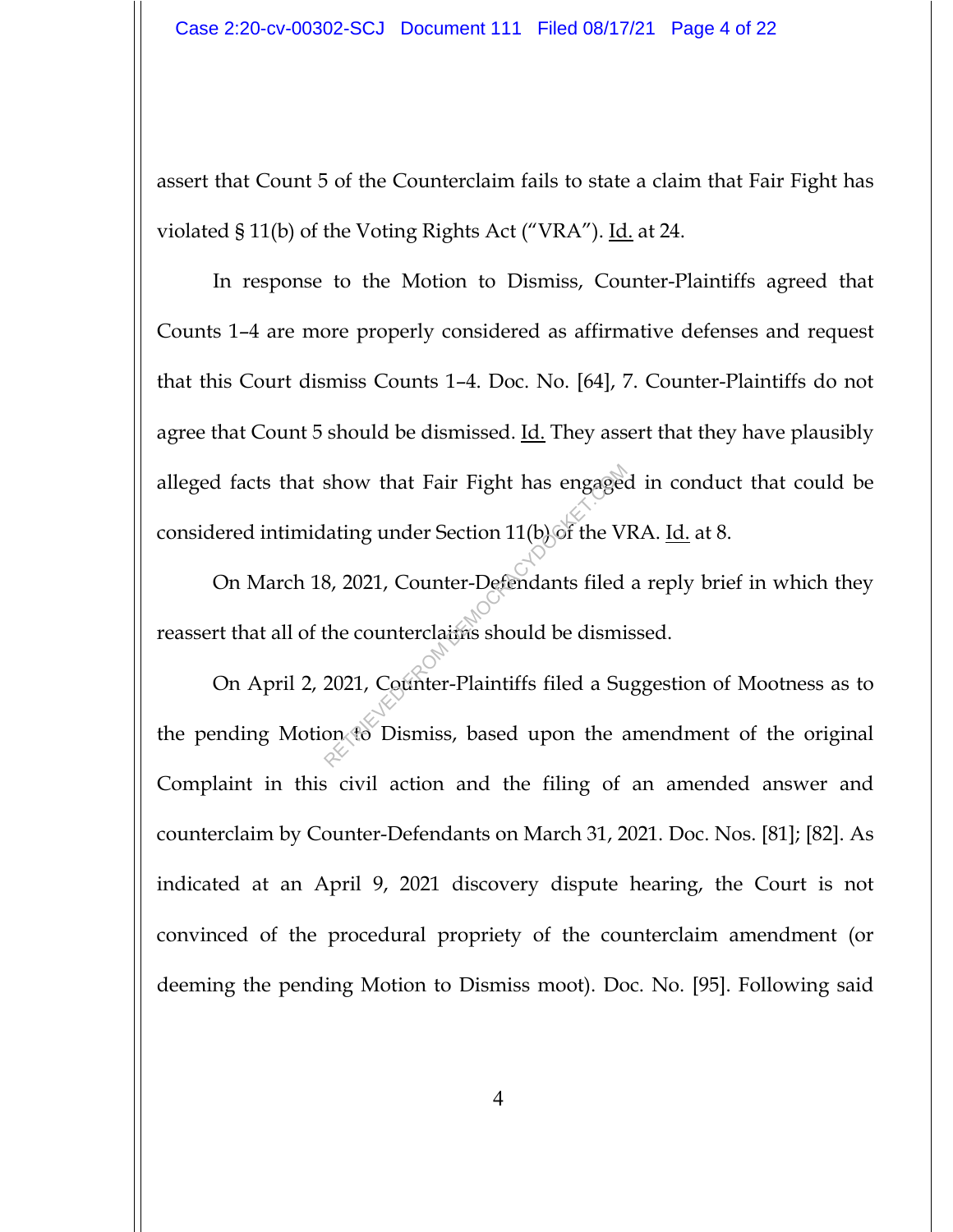hearing, Counter-Defendants filed a formal Motion for Leave to File an Amended Counterclaim. Doc. No. [89].3

The Motion to Dismiss and Motion for Leave to File an Amended Counterclaim have been fully briefed and are now ripe for review.

## **II. LEGAL STANDARD**

#### **A. Motion to Dismiss**

Federal Rule of Civil Procedure 8(a) requires a counterclaim to contain a "short and plain statement of the claim showing that the pleader is entitled to relief." Fed. R. Civ. P. 8(a)(2). Pleadings do not require any particular technical form. Fed. R. Civ. P. (8)(d)(1). However, labels, conclusions, and formulaic recitations of the elements of the case of action "will not do." Bell Atl. Corp. v. Twombly, 550 U.S. 544, 555 (2007). Procedure 8(a) requires<br>tatement of the claim showing the<br> $(R \cdot P. 8(a)(2)$ . Pleadings do not required<br> $(R \cdot P. (8)(d)(1)$ . However, labels, colements of the case of action "will<br> $(544, 555 (2007))$ .

<sup>&</sup>lt;sup>3</sup> The Court notes that there is some discussion in the briefing as to whether Counter-Plaintiffs seek to file an original counterclaim or an amended counterclaim. The Court deems it proper to refer to the pending motion as one to file an *amended* counterclaim. In addition, in their briefing on the proposed amended counterclaim, Counter-Plaintiffs appear to withdraw their mootness arguments (concerning the pending Motion to Dismiss Counterclaims). See e.g., Doc. No. [98], 2. Accordingly, the Court gives no additional consideration to the mootness issue.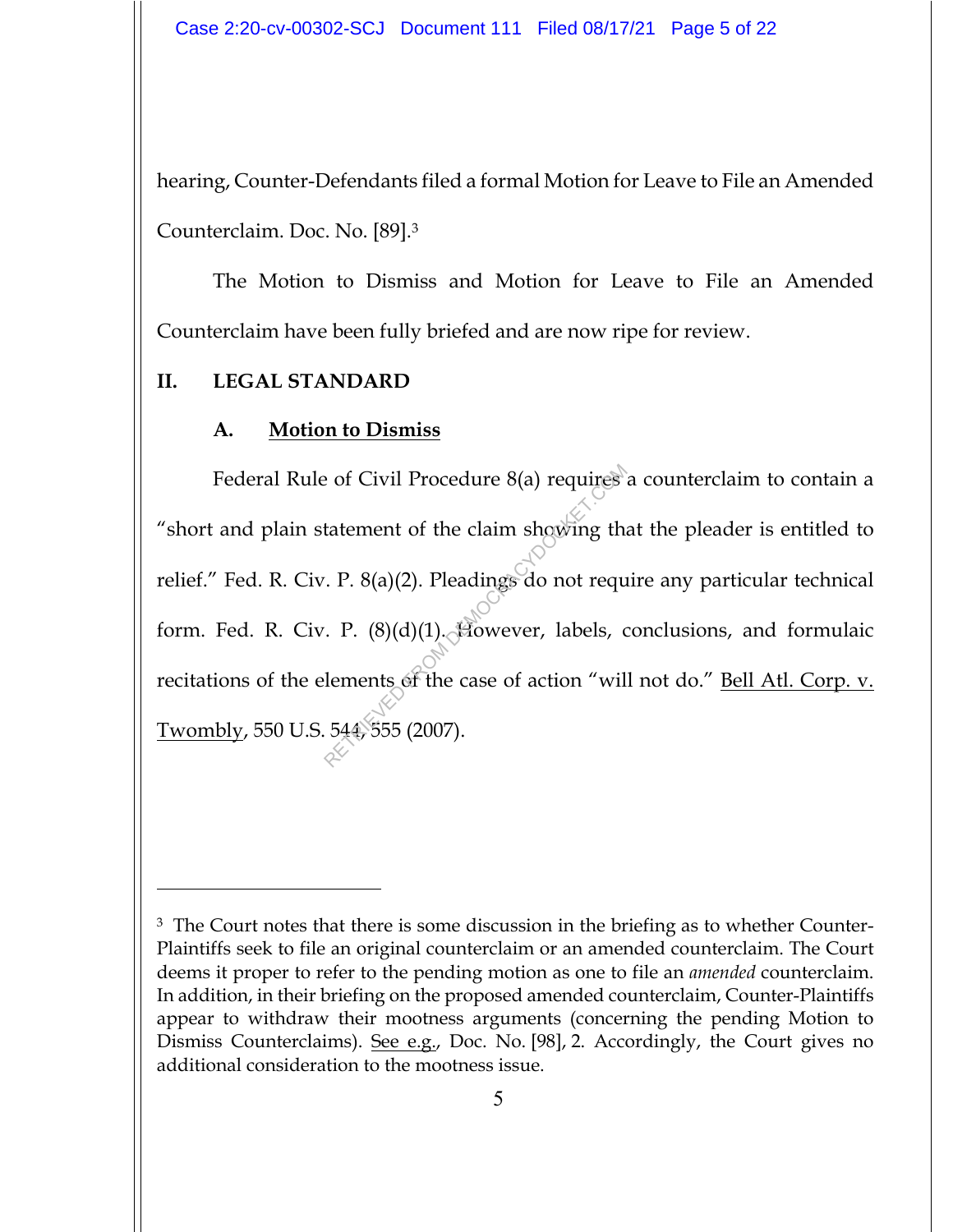Pursuant to Federal Rule of Civil Procedure 12(b)(6), a counter-defendant may move to dismiss a counterclaim for failure to state a claim upon which relief may be granted. Fed. R. Civ. P. 12(b)(6).

"To decide whether a complaint<sup>4</sup> survives a motion to dismiss, [courts] use a two-step framework." McCullough v. Finley, 907 F.3d 1324, 1333 (11th Cir. 2018). First, the court identifies "the allegations that are 'no more than conclusions," [as] [c]onclusory allegations are not entitled to the assumption of truth. Id. (citations omitted). "Second, after disregarding conclusory allegations, [the Court] assume[s] any remaining factual allegations are true, [identifies the elements that the counterclaimant must plead to state a claim] and determine[s] whether those factual allegations 'plausibly give rise to an entitlement to relief.'" Id.; see also Ashcroft v. Iqbal, 556 U.S. 662, 675 (2009) (beginning the  $12(b)(6)$ analysis "by taking note of the elements a plaintiff must plead to state a claim . . . .") and Speaker v. U.S. Dep't. of Health & Human Servs. Ctrs. for Disease Control & Prevention, 623 F.3d 1371, 1379 (11th Cir. 2010) ("In ruling on a 12(b)(6) Electrical delegations are noted<br>
omitted). "Second, after disregard<br>
e[s] any remaining factual allegations<br>
counterclaimant must plead to stat<br>
ual allegations 'plausibly give rise<br>
oft V. Iqbal, 556 U.S. 662, 675 (20

<sup>4</sup> Where the applicable legal authority utilizes the word "complaint," the Court equally applies the standard to the pending counterclaim for purposes of this Order. Similarly, where the applicable legal authority utilizes the word "plaintiff," the Court applies the principle to the counterclaimant/counter-plaintiff herein.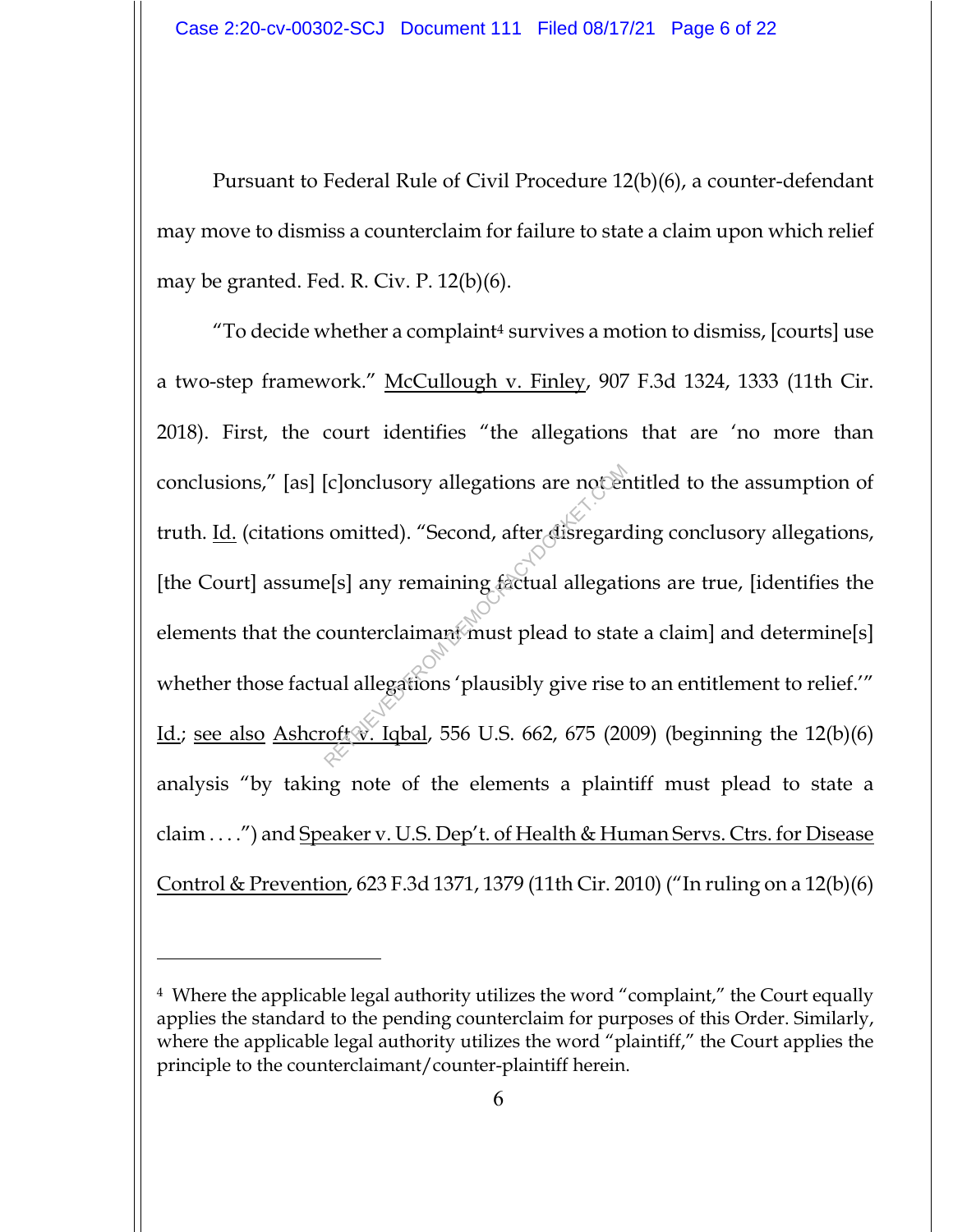motion, the Court accepts the factual allegations in the complaint as true and construes them in the light most favorable to the plaintiff.") and Fed. R. Civ. P. 8(e) ("Pleadings must be construed so as to do justice.").

A counterclaim will be dismissed for failure to state a claim only if the facts as pled do not state a claim that is plausible on its face. Iqbal, 556 U.S. at 678; Twombly, 550 U.S. at 555–56. In order to state a plausible claim, a counterclaimant need only plead "factual content that allows the court to draw the reasonable inference" that the counter-defendant is liable for the misconduct alleged. Iqbal, 556 U.S. at 678. "Asking for plausible grounds . . . does not impose a probability requirement at the pleading stage; it simply calls for enough fact to raise a reasonable expectation that discovery will reveal evidence" of the claim. Twombly, 550 U.S. at 556. rence" that the counter-defendant<br>U.S. at 678. "Asking for plausible g<br>rement at the pleading stage; it sin<br>expectation that discovery will rev<br>at 556.

 "[W]hile notice pleading may not require that the pleader allege a specific fact to cover every element or allege with precision each element of a claim, it is still necessary that a complaint contain either direct or inferential allegations respecting all the material elements necessary to sustain a recovery under some viable legal theory." Fin. Sec. Assur., Inc. v. Stephens, Inc., 500 F.3d 1276, 1282–83 (11th Cir. 2007) (quotations omitted).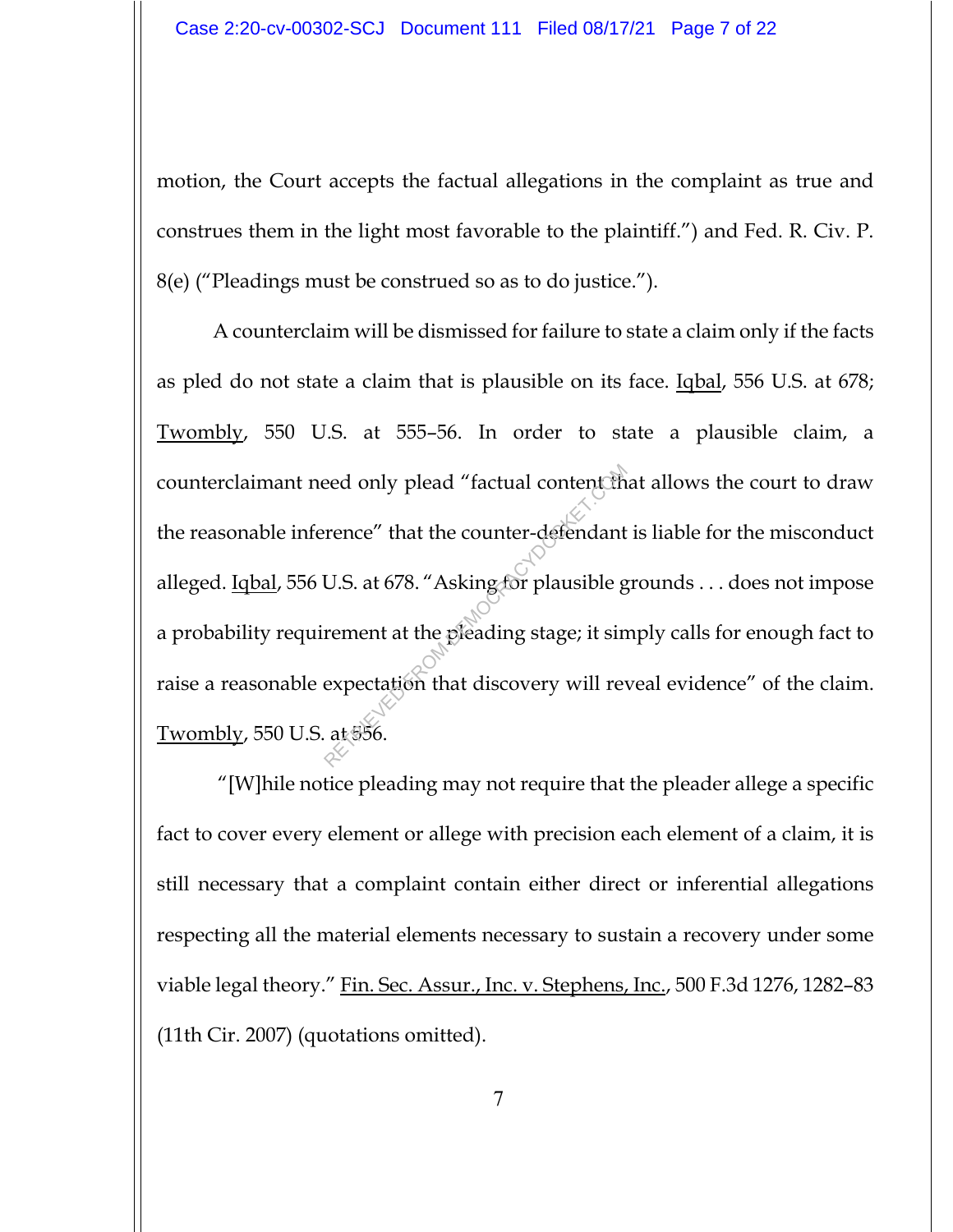## **B. Leave to File a Counterclaim**

The standard for amending a pleading is as follows:

The thrust of [Federal Rule of Civil Procedure] 15(a) is to allow parties to have their claims heard on the merits, and accordingly, district courts should liberally grant leave to amend when "the underlying facts or circumstances relied upon by a plaintiff may be a proper subject of relief." Foman v. Davis, 371 U.S. 178, 182 (1962). Nevertheless, a motion for leave to amend may appropriately be denied "(1) where there has been undue delay, bad faith, dilatory motive, or repeated failure to cure deficiencies by amendments previously allowed; (2) where allowing amendment would cause undue prejudice to the opposing party; or (3) where amendment would be futile." Bryant v. Dupree, 252 F.3d 1161,1163 (11th Cir. 2001). Example 1 and 1 at the deficiencies by amendment<br>
Retrieved: (2) where allowing amendment<br>
Perpendice to the opposing party<br>
dment would be furtile." <u>Bryant</u><br>
161,1163 (11th Circ 2001).<br>
167.7 F.3d 1082, 1108-09 (11th Ci

In re Engle Cases, 767 F.3d 1082, 1108–09 (11th Cir. 2014). An amendment is futile "'when the complaint as amended is still subject to dismissal' because, for example, it fails to state a claim for relief." Chang v. JPMorgan Chase Bank, N.A., 845 F.3d 1087, 1094 (11th Cir. 2017). As indicated above, "[t]o state a claim for relief, a complaint must contain sufficient factual matter, accepted as true, to state a claim to relief that is plausible on its face. A claim has facial plausibility when the plaintiff pleads factual content that allows the court to draw the reasonable inference that the defendant is liable for the misconduct alleged." Id. (citations and quotations omitted).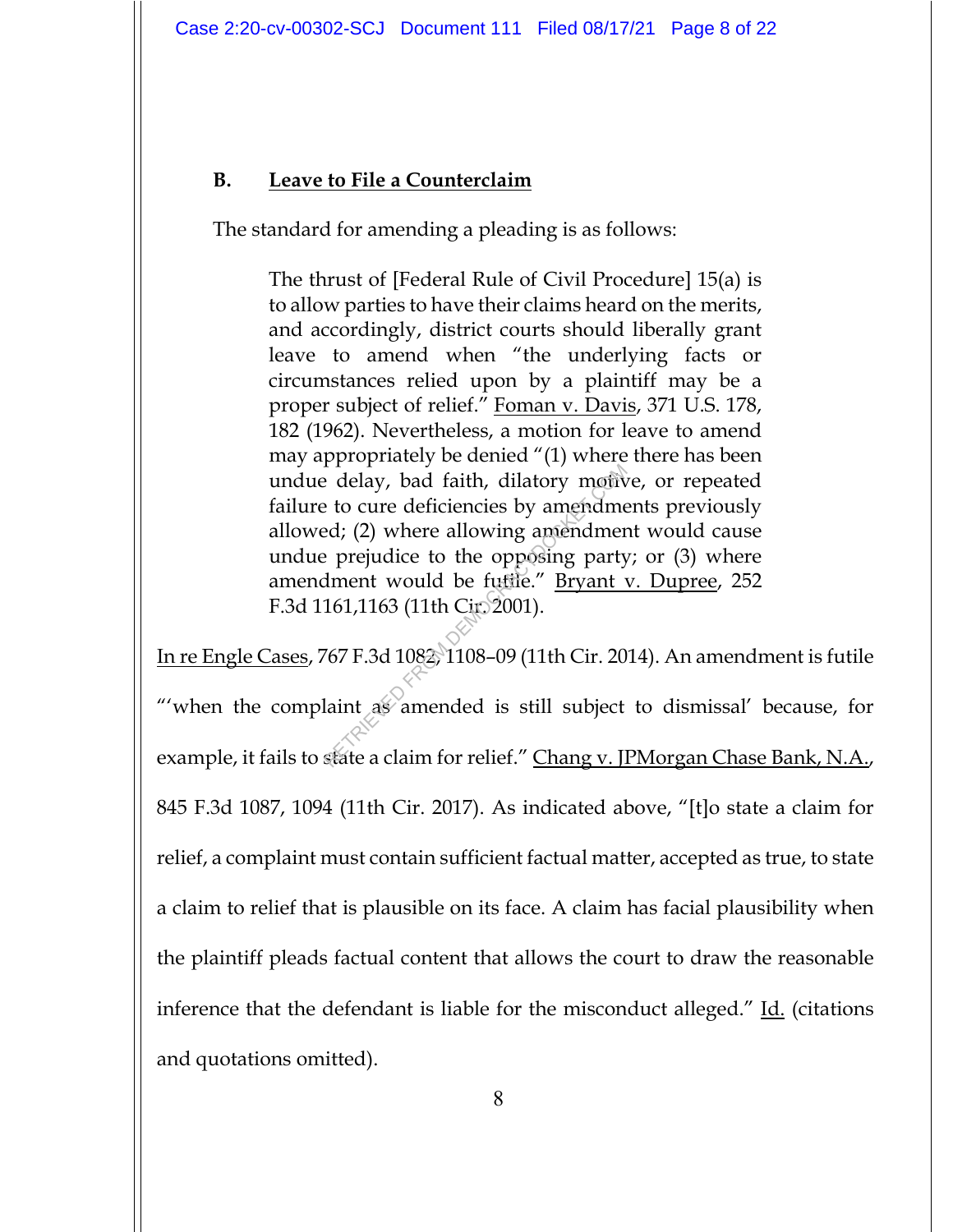#### **III. DISCUSSION**

The Court begins by considering the Motion to Dismiss the Counterclaim. Doc. No. [48]. The Court will thereafter consider the Motion to Amend the Counterclaim. Doc. No. [89].

#### **A. Motion to Dismiss the Counterclaims**

#### *1. Counts 1–4*

In their Motion, Counter-Defendants assert that Counts 1–4 of the Counterclaim should be dismissed because they are defenses or denials that have been improperly asserted as counterclaims and do not state a claim for relief or articulate cognizable injuries. Doc. No. [48], 14. In response, Counter-Plaintiffs agree that Counterclaims 4-4 are more properly considered as affirmative defenses. Doc. No. [64], 7. Therefore, Counter-Plaintiffs request that this Court dismiss Counterclaims 1-4 and consider them as affirmative defenses in future briefings and proceedings. Id. Solid be dismissed because they are d<br>
sserted as counterclaims and do n<br>
ble injuries. Doc. No. [48], 14. In r<br>
erclaims 4-4 are more properly<br>
[64], 7. Therefore, Counter-Plain

In the absence of an amended counterclaim, Counts 1—4 are not eliminated by the language in the response brief. Cf. Klay v. United Healthgroup, Inc., 376 F.3d 1092, 1106 (11th Cir. 2004) ("A plaintiff wishing to eliminate particular claims or issues from the action should amend the complaint under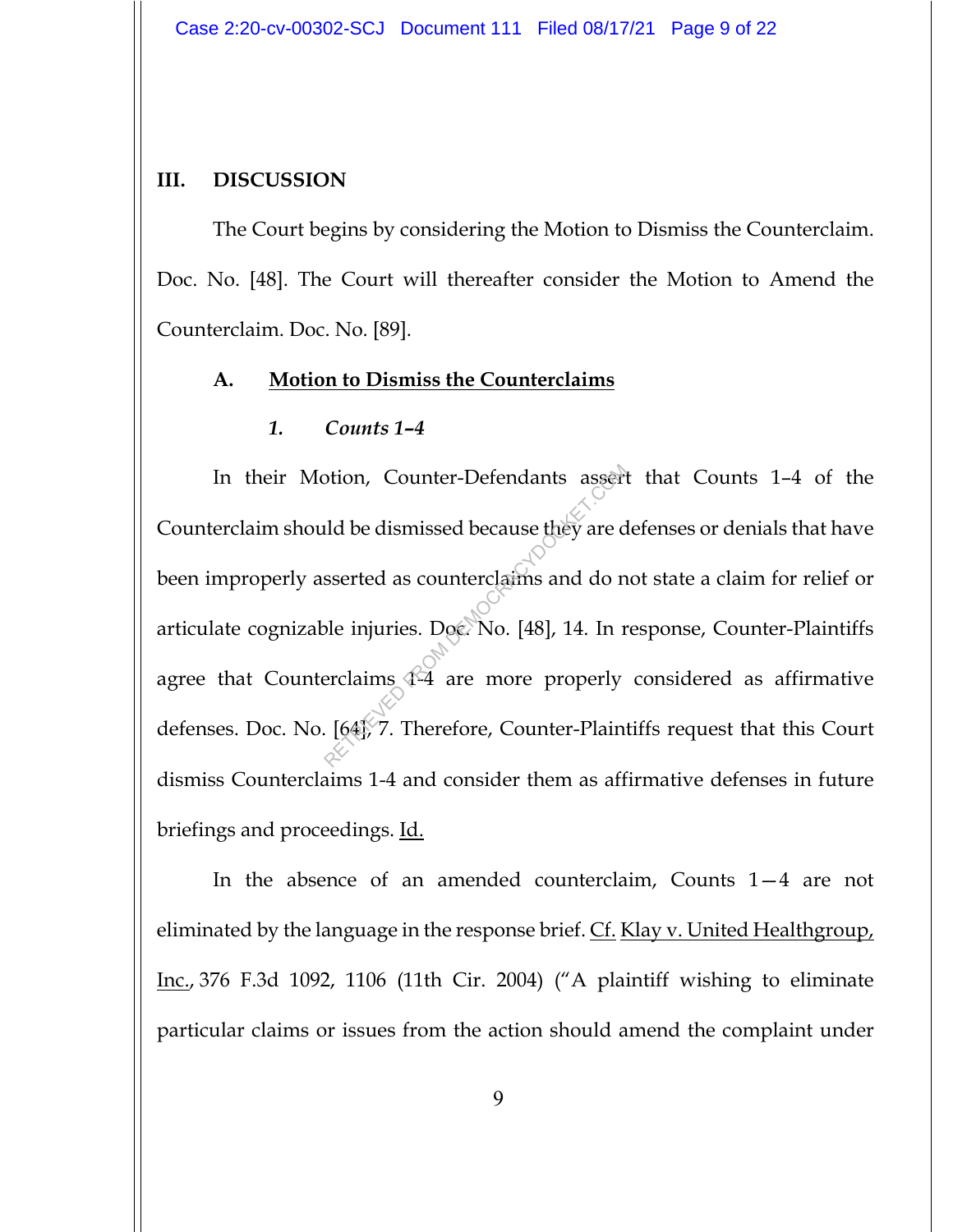Rule 15(a) . . . . ") (internal quotation omitted). However, as indicated below, the Court deems it proper to grant the pending Motion to Amend the Counterclaim to remove the first four counterclaims previously pled in Doc. No. [40] and to reassert them as part of the Amended Answer's defenses. Doc. No. [89].

To this regard, the Motion to Dismiss Counts 1–4 of the Counterclaim is moot and to the extent not moot, granted as the Court agrees that Count 1–4 are subject to dismissal because as correctly noted by Counter-Defendants, they are defenses/denials (not counterclaims) and do not state a claim for relief or articulate cognizable injuries by the Counter-Defendants. Doc. No. [48-1], 14. 1 because as correctly noted by  $\infty$ <br>
(not counterclaims) and  $\infty$  not<br>
ble injuries by the Counter-Defenda<br>
Count 5<br>
ove, in Count 5 of their Counterclain<br>
signated Section 11(b) of the VR

#### *2. Count 5*

As stated above, in Count 5 of their Counterclaim, Counter-Plaintiffs allege that Fair Fight has violated Section 11(b) of the VRA. Doc. No. [40], 30. More specifically, Counter-Plaintiffs allege that by the filing of "baseless litigation" against Counter-Plaintiffs, Fair Fight violated Section 11(b) of the VRA in an attempt to intimidate Counter-Plaintiffs "from protecting their right to vote under" O.C.G.A. § 21-2-230 (hereinafter "Section 230 challenges") and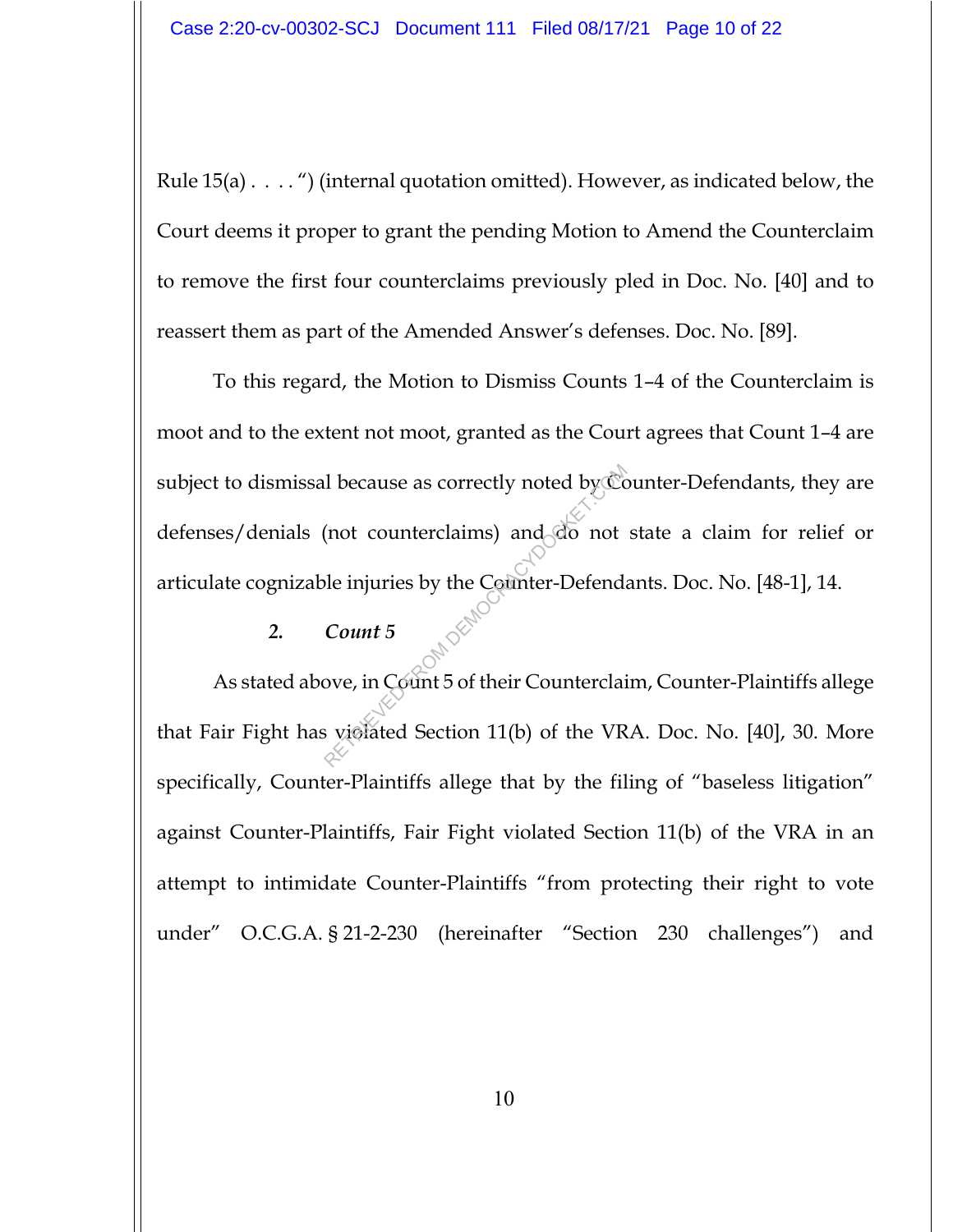"advocating for the protection of their right to vote by preventing voter fraud." Id. ¶ 168.5

O.C.G.A. § 21-2-230 provides that "any elector of the county or municipality may challenge the right of any other elector of the county or municipality, whose name appears on the list of electors, to vote in an election." The challenge must "be in writing and specify distinctly the grounds of such challenge." O.C.G.A. § 21-2-230(a). "Upon the filing of such challenge, the [county] board of registrars shall immediately consider such challenge and RED<sup>ERED FROM DEMOCRACY</sup>

Doc. No. [40], ¶ 162.

<sup>&</sup>lt;sup>5</sup> In their Counterclaim, Counter-Plaintiffs set forth the following allegations from Fair Fight's litigation as follows:

Counter-Defendant Fair Fight, Inc. allege that Counter-Plaintiffs have: "attempt[ed] voter suppression and intimidation," Complaint, ECF 1, ¶1; "spearheaded a coordinated attack on Georgia's electoral system, threatening voters with entirely frivolous claims . . . ," Id., ¶ 2; committed "repeated attempts at voter suppression" by their Section 230 challenges, Id. at ¶ 7; "created an atmosphere of intimidation,"  $\underline{Id}$ ,  $\P$  9; and "will expose lawful Georgia voters to the threat of harassment from Defendants' supporters." ¶ 62.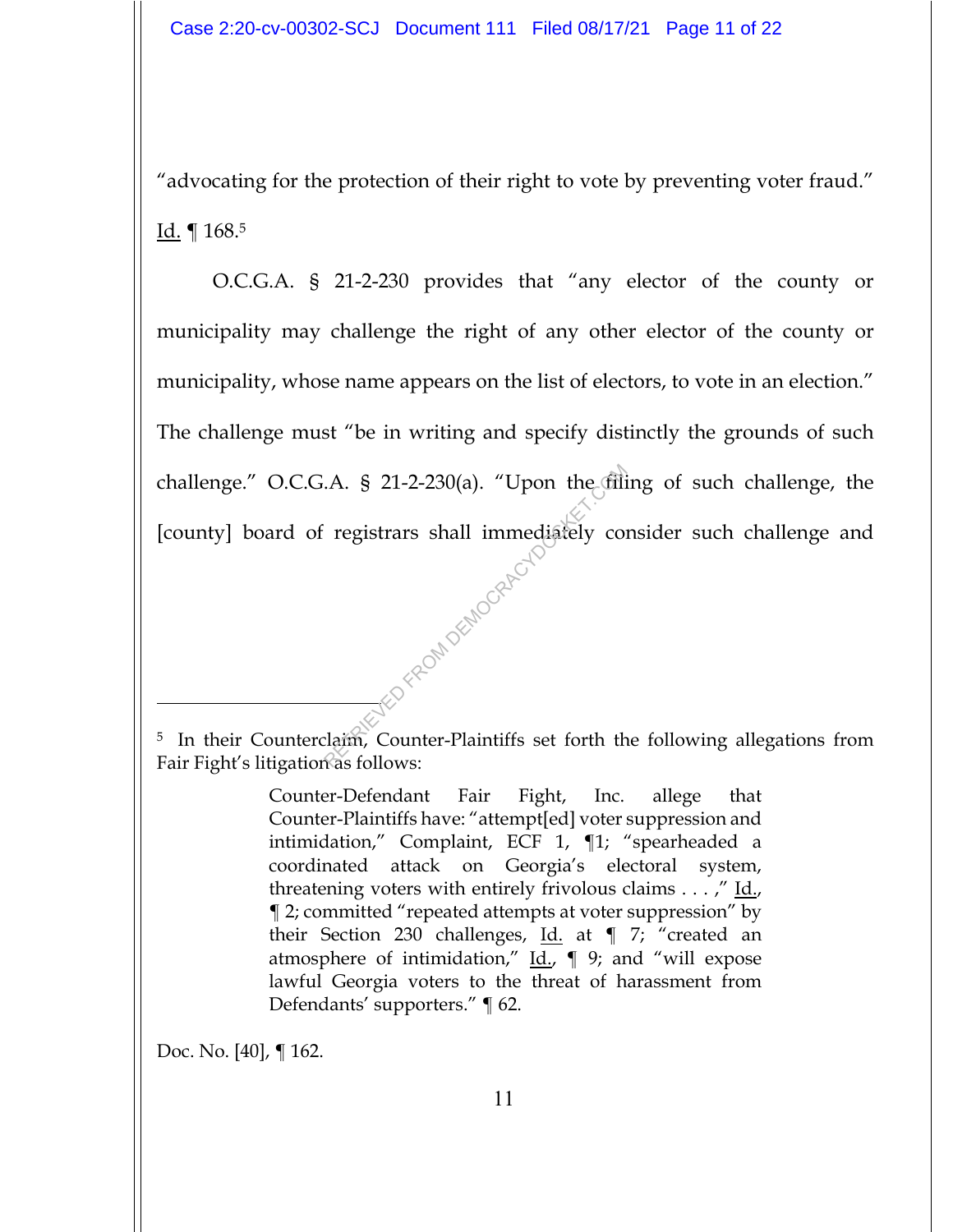determine whether probable cause exists to sustain such challenge." O.C.G.A. § 21-2-230(b).6

Counter-Plaintiffs state that they "brought the Section 230 challenges to protect their right to vote from vote dilution" and to ensure that the challenged electors are eligible voters in Georgia Id. ¶¶ 141, 160.

Counter-Plaintiffs further allege that Fair Fight has made "scurrilous and baseless allegations in public communications that Counter-Plaintiffs have and are engaged in vote suppression and voter intimidation." Id.  $\P$  172. Counter-Plaintiffs allege that such "scurrilous and baseless allegations in publication communications" were "intended to intimidate Counter-Plaintiffs from protecting their right to vote" in violation of Section 11(b) of the Voting Rights Act. Id.7 s in public communications that<br>vote suppression and voter is<br>allege that such "scurrilous and<br>unications" were "intended to in<br>eir right to vote" in violation of

<sup>6</sup> The Court recognizes that there have been recent amendments to the State of Georgia's election code. For purposes of this Order, the Court considers the same version of O.C.G.A. § 21-2-230 that it considered for purposes of its January 1, 2021 order (Doc. No. [29]) concerning the request for injunctive relief.

<sup>7</sup> Counter-Defendants describe Count 5 as based on a "theory of reverse intimidation." Doc. No. [91], 3. It appears to the Court that such a description is debatable; however, it is clear to the Court that both parties have accused each of other of Section 11(b) violations through intimidation.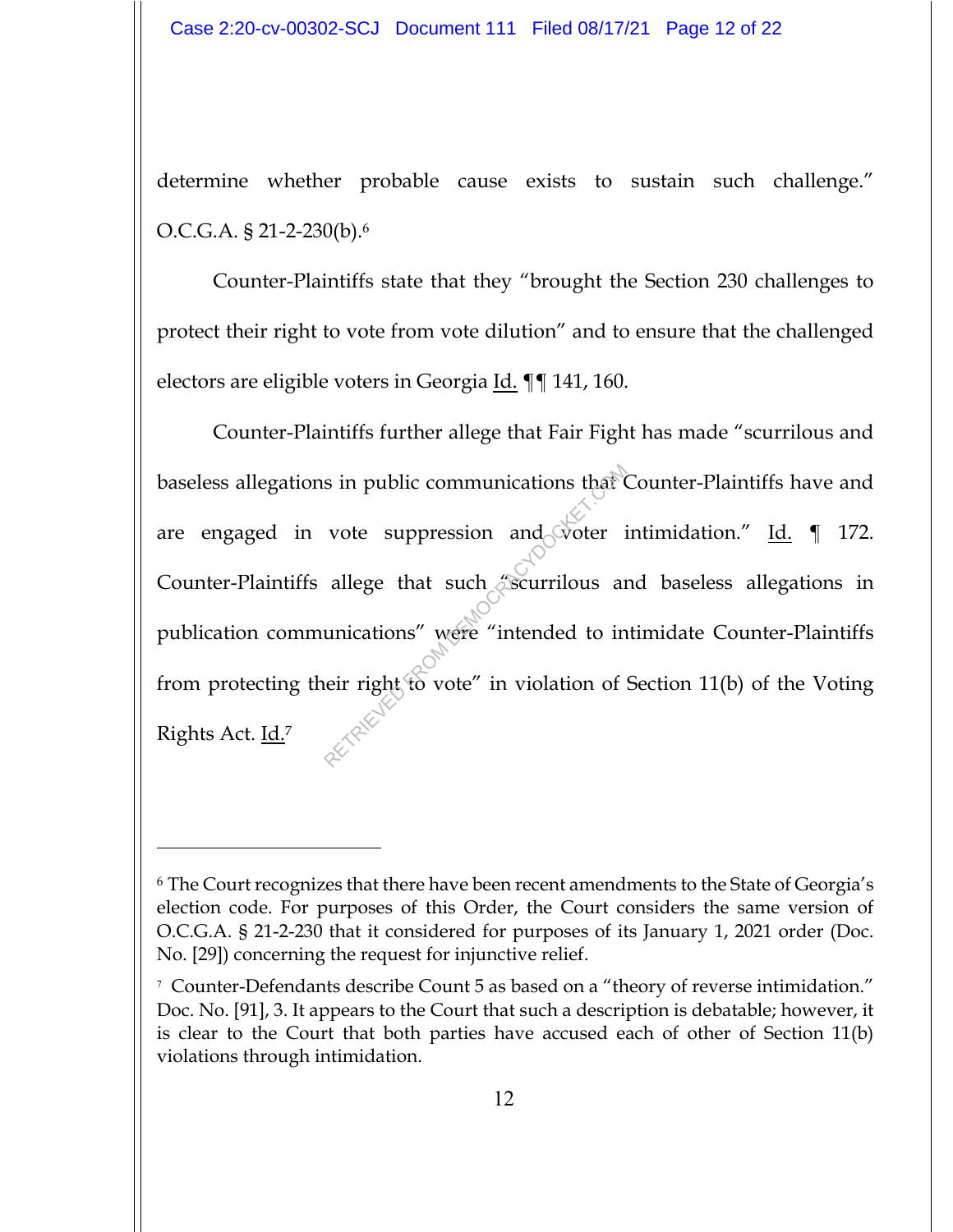As an example of a "public communication," Counter-Plaintiffs cite a December 28, 2020 CNN interview given by Stacey Abrams as a "spokesman" for Fair Fight, in which she stated that "the Section 230 challenges were a 'pretext,' were 'untrue and unfounded,' and that [Counter-Defendant TTV] had a 'long history of voter intimidation and voter suppression.'" Id. ¶ 164.8

A second example of a "public communication" is a statement made by "[o]ne of Counter-Defendant's attorneys, Marc Elias," that hailed a court decision (in a different lawsuit that involved a challenge to the Section 230 procedure) as a "blow to GOP voter suppression." Id.  $\parallel$  163.

Counter-Plaintiffs further state that they have "been subject to doxing, harassment, and threats as a result of [Fair Fight's] scurrilous and baseless allegations in public communications."  $\underline{Id}$ .  $\P$  166. As an example, Counter-Plaintiffs set forth two emails received by Section 230 challenger/non-party, Tommy Roberts, the day after Ms. Abrams' CNN interview. Said emails were from non-parties and stated in relevant part: Defendant's attorneys, Marc Elias,<br>suit that involved a challenge to the<br>ter suppression." Id. 163.<br>intiffs further state that they have<br>threats as a result of [Fair Fight<br>plic communications." <u>Id.</u> 166.

"go f $\left[\&^{\wedge}\&\right]$  yourself!!!" ...

<sup>8</sup> Ms. Abrams is not named as a party in the original counterclaim. Counter-Plaintiffs seek to add her as a party in their proposed Amended Counterclaim. Doc. No. [89].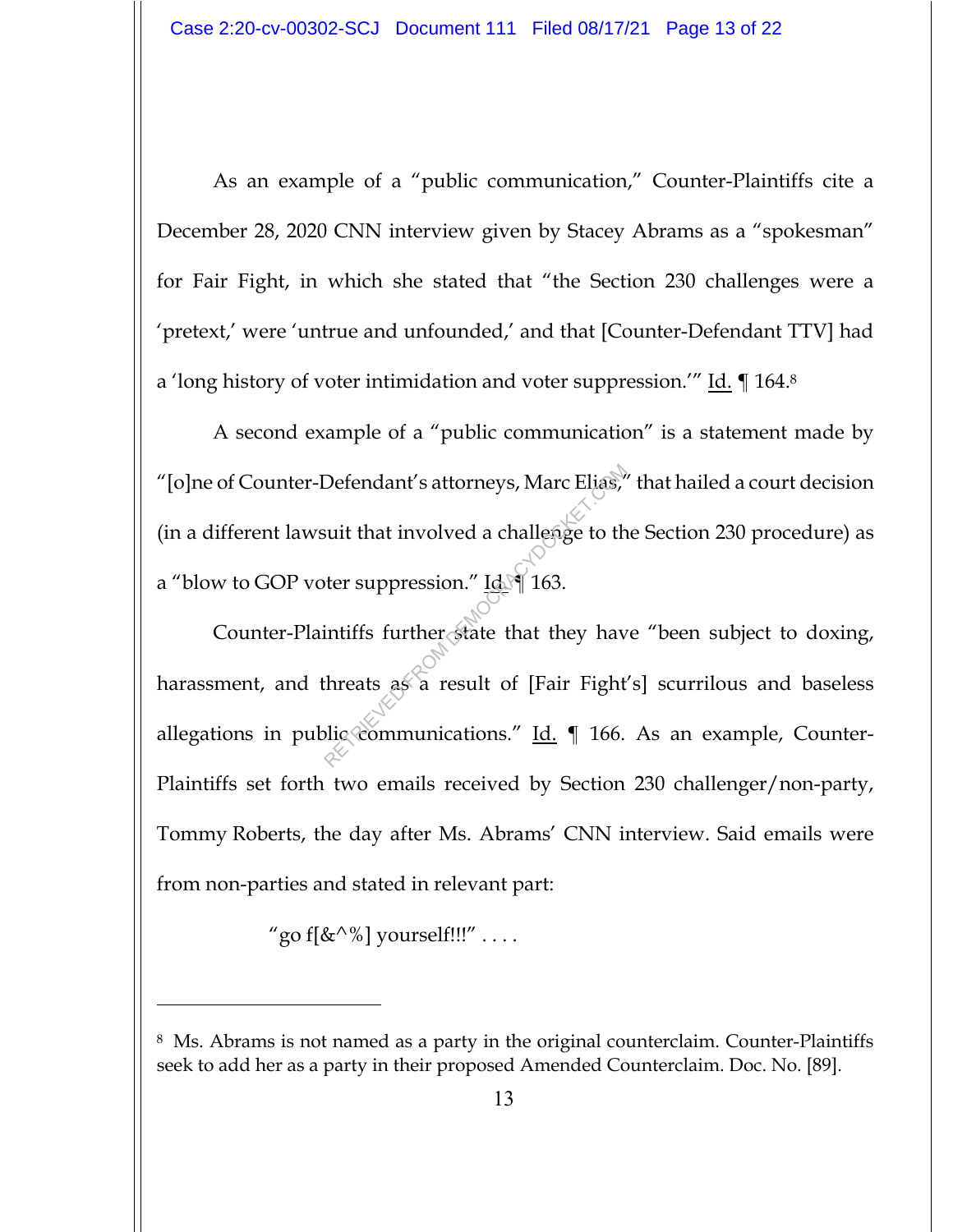"You f[&#\$]ing lowlife racist worthless piece of  $s[&*"\%]$ . You f[&#\$]ing purge ONE legitimate vote, a[\$\$]hole, and we will f[&#\$]ing string you up my your little 6 year old's short hairs. Comprende,  $d[^{\wedge}\%]$ head? You're a f[&#\$]ing pathetic uneducated inbred d[^\*]do. Worthless white garbage. YOU and your racist lowlife f[&#\$]ing buddies are an embarrassment to the country and the human race. GO  $f[\triangle \&*]$  yourself, a[\$\$]hole. We are watching you[.]"

Id. ¶ 167 (redactions supplied by Counter-Plaintiffs, quotations in original).

Under Section 11(b) of the VRA,

[n]o person, whether acting under color of law or otherwise, shall intimidate, threaten, or coerce, or attempt to intimidate, threaten, or coerce any person for voting or attempting to vote, or intimidate, threaten, or coerce, or attempt to intimidate, threaten, or coerce any person for urging or aiding any person to vote or attempt to vote, or intimidate, threaten, or coerce any person for exercising any powers or duties under [certain other provisions] of this title. or 11(b) of the VRA,<br>person, whether acting under covise, shall intimidate, threaten, or coerce<br>to intimidate, threaten, or coerce<br>t, or attempting to vote, or intimidate, threater<br>n for urging or aiding any pers<br>pt to vot

52 U.S.C. § 10307(b). Put another way, Section 11(b) prohibits intimidating or threatening a person for voting or attempting to vote by, among other things, frightening or promising reprisal against such a person for voting or attempting to vote. See Nat'l Coal. on Black Civic Participation v. Wohl, 498 F. Supp. 3d 457, 477 (S.D.N.Y. 2020), reconsideration denied, No. 20 CIV. 8668 (VM), 2020 WL 6365336 (S.D.N.Y. Oct. 29, 2020). "[C]ourts have concluded that conduct putting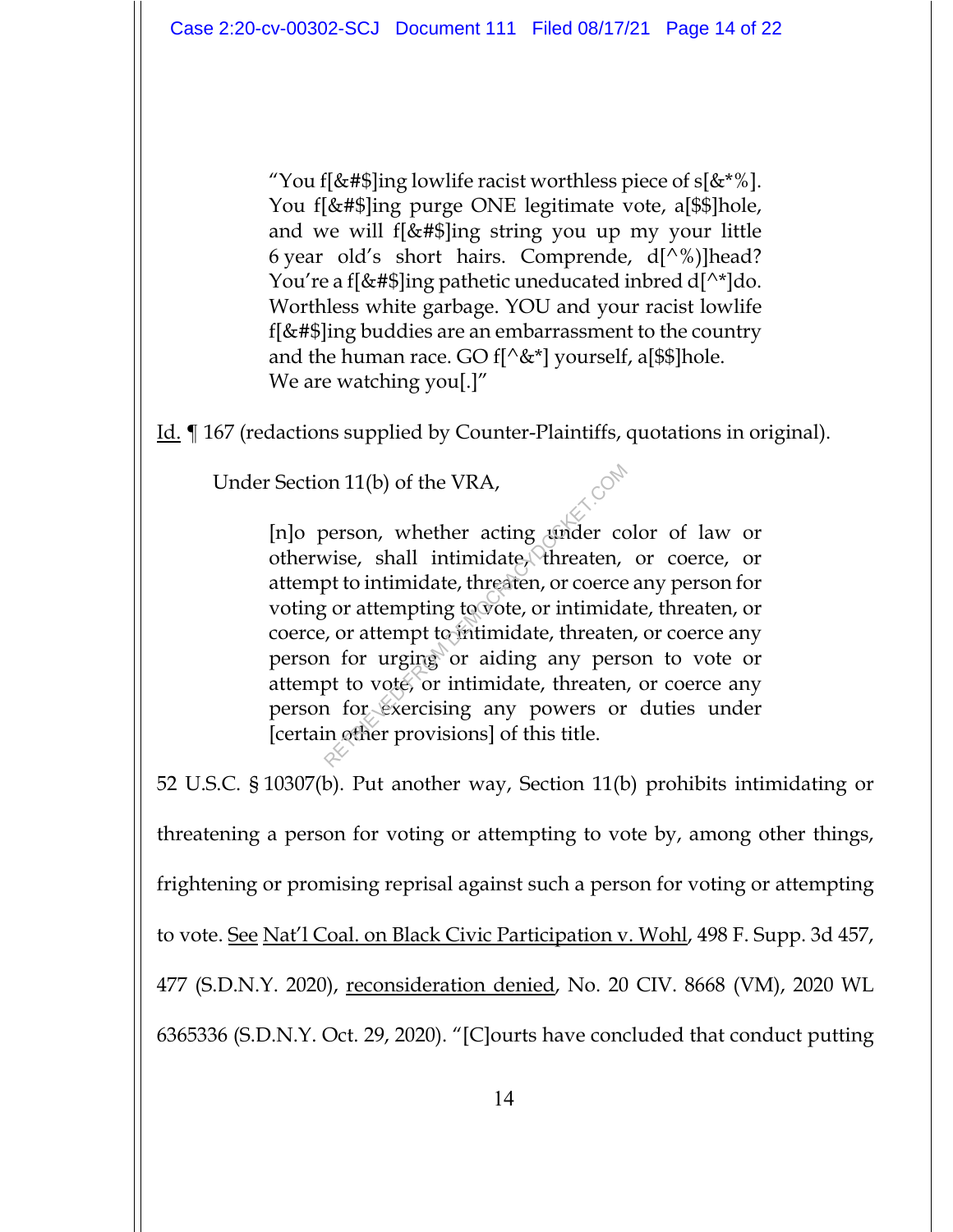others 'in fear of harassment and interference with their right to vote' constitutes intimidation 'sufficient' to support a Section 11(b) claim."  $\underline{Id}$  at 480 (citations omitted); cf. Damon v. Hukowicz, 964 F. Supp. 2d 120, 149 (D. Mass. 2013) ("'Intimidation' means putting a person in fear for the purpose of compelling or deterring his or her conduct.") (citations omitted). Thus, "[t]o establish a claim under Section 11(b), a plaintiff must show that the defendant has intimidated, threatened, or coerced someone for voting or attempting to vote, or has attempted such intimidation, threat, or coercion." Wohl, 498 F. Supp. 3d at 477. For purposes of the VRA, the word "vote" is defined as "all action necessary to make a vote effective including, but not limited to, registration or other action required by State law prerequisite to voting, casting a ballot, and having such ballot counted and included in the appropriate totals of votes cast with respect to candidates for public office and propositions for which votes are received in an election . . . ." 52 U.S.C. § 10101(e). erced someone for voting ordat<br>
imidation, threat, or coercion." <u>W</u><br>
e VRA, the word "vote" is defined<br>
ive including but not limited to,<br>
law prerequisite to voting, casting<br>
included in the appropriate totals

As stated above, Fair Fight asserts that Counter-Plaintiffs have failed to state a claim for violation of Section 11(b) of the VRA. Doc. No. [48-1], 24–25. Fair Fight argues that Section 11(b) "by its own terms, does not protect an individual who challenges another person's eligibility to vote or attempts to disqualify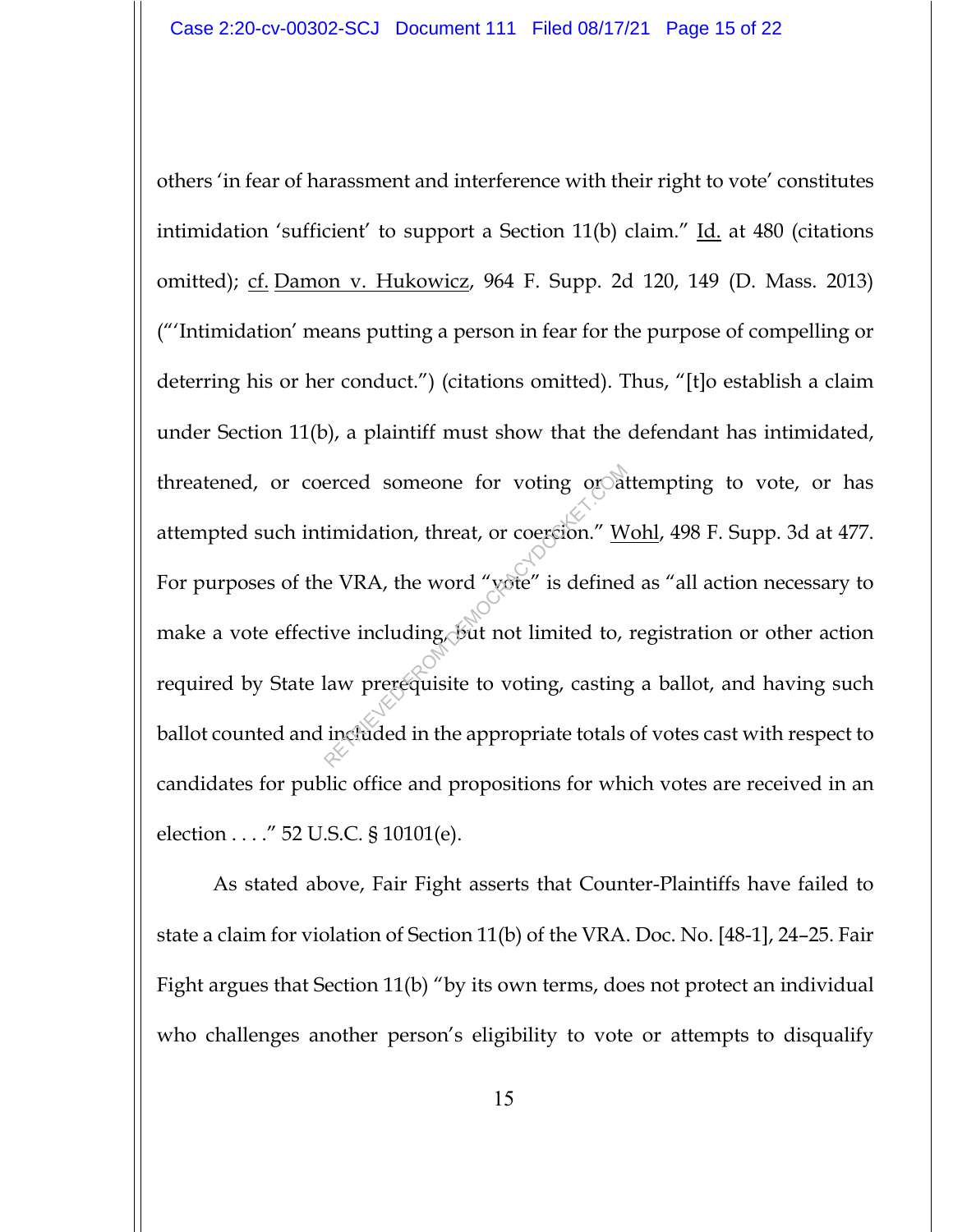another person from voting." Id. at 25-26. In the alternative, Fair Fight asserts that "[e]ven if Defendants' efforts to disqualify others from voting were protected by the VRA . . . Defendants have not plausibly alleged that Fair Fight engaged in intimidating conduct under the statute." Id. at 27.

 In their response in opposition, Counter-Plaintiffs assert that the plain language and subsequent interpretations of the VRA support their Section 11(b) Counterclaim and they have plausibly alleged that the Counter-Defendants have engaged in conduct that could be considered intimidating under Section 11(b). Doc. No. [64], 9–17. they have plausibly alleged that the<br>
ct that could be considered intimi<br>
Fight notes that Counter-Plaintiffs<br>
complete that Counter-Plaintiffs<br>
Fight notes that Counter-Plaintiffs<br>
Fight notes that Counter-Plaintiffs<br>
Fig

 In reply, Fair Fight notes that Counter-Plaintiffs identify no federal law and no legal interpretation of Section 11(b) that confers on a litigant "a right to restrict voting." Doc. No. [71], 5 (emphasis omitted).

Assuming without deciding that the Section 230 "vote dilution" challenges fall within the voting rights protections of the VRA,<sup>9</sup> the Court is unable to

<sup>9</sup> Even if the Court were to consider this issue, the Court notes that while vote dilution can be the basis for a voting rights lawsuit and is a legal principle that is found in the case law, there appears to be an absence of authority that provides a direct example of a case proceeding to the merits in the manner in which Counter-Plaintiffs have framed their Section 11(b) cause of action. In addition, as correctly noted by Counter-Defendants, Counter-Plaintiff's theory of vote dilution is based upon a premise that the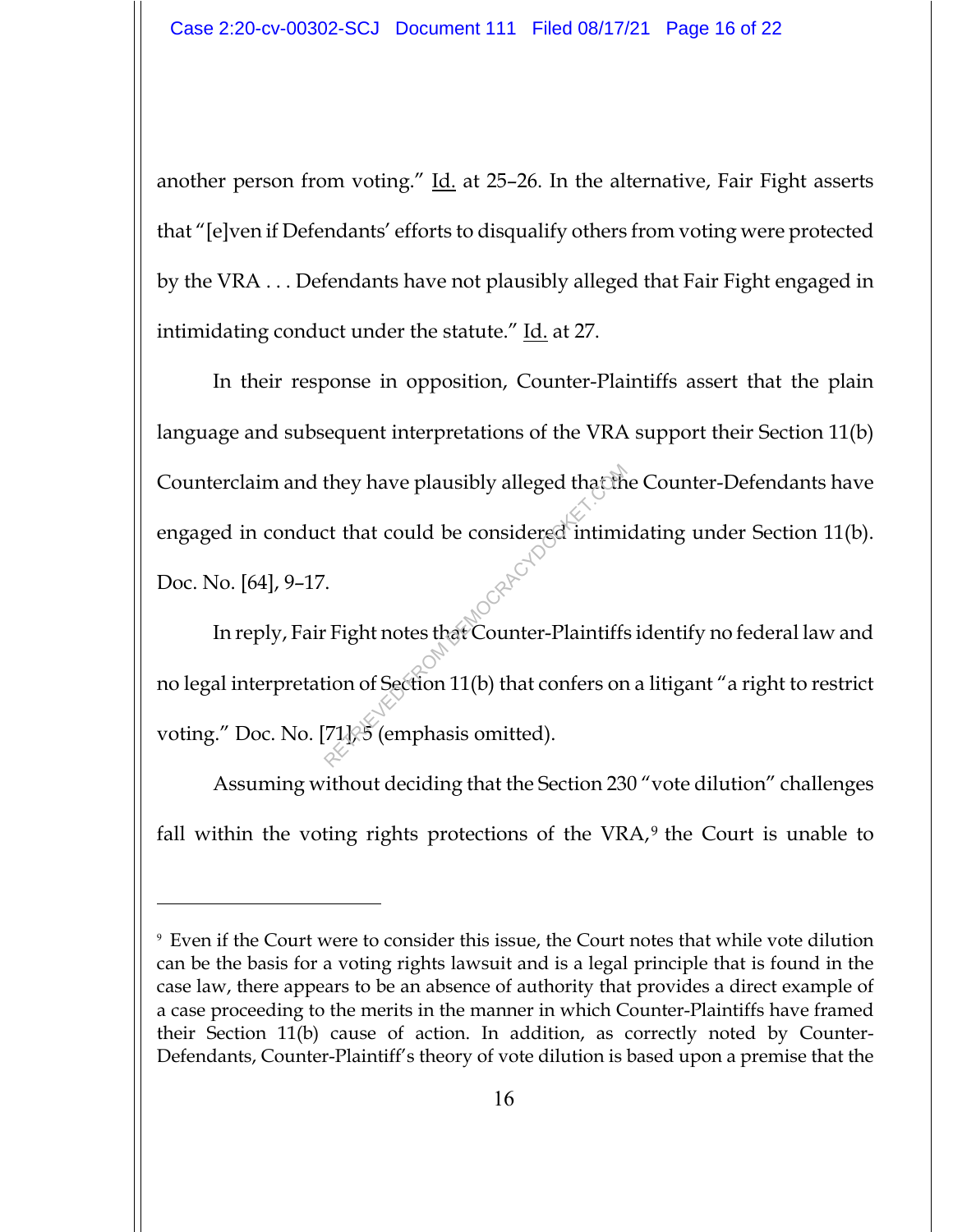conclude that Counter-Plaintiffs have plausibly alleged that Counter-Defendants have engaged in conduct that could be considered intimidating under Section 11(b). As correctly noted by Counter-Defendants, at bottom, Counter-Plaintiffs "claim Fair Fight itself has intimidated them simply by accusing [Counter-Plaintiffs] of engaging in voter suppression" and filing a lawsuit. Doc. No. [48-1], 27. The accusations cited in the Counterclaim are not plausibly intimidating or threatening (even if  $\epsilon$  they are false, as alleged by

Eleventh Circuit and other courts have declined to uphold in other contexts on generalized grievance standing grounds. See Wood v. Raffensperger, 981 F.3d 1307, 1314–15 (11th Cir. 2020) ("To be sure, vote dilution can be a basis for standing. But it requires a point of comparison. For example, in the racial gerrymandering and malapportionment contexts, vote dilution occurs when voters are harmed compared to 'irrationally favored' voters from other districts. By contrast, 'no single voter is specifically disadvantaged' if a vote is counted improperly, even if the error might have a 'mathematical impact on the final tally and thus on the proportional effect of every vote.' Vote dilution in this context is a 'paradigmatic generalized grievance that cannot support standing."") (citations omitted); see also Wood v. Raffensperger, No. 1:20-CV-5155-TCB, 2020 WL 7706833, at \*3 (N.D. Ga. Dec. 28, 2020), aff'd, No. 20-14813, 2021 WL 3440690 (11th Cir. Aug. 6, 2021) (noting that "[c]ourts have consistently found that a plaintiff lacks standing where he claims that his vote will be diluted by unlawful or invalid ballots.") (citations omitted); cf. League of Women Voters of Va. v. Va. State Bd. of Elections, 458 F. Supp. 3d 460, 465–66 (W.D. Va. 2020) ("The fact remains, despite its 'personal' nature, the right to vote—and any interest in protecting that right from dilution or debasement—is no different as between any other eligible Virginian, and indeed, any other eligible American. It may be personal, but it is also universal to those that qualify for the franchise. Prospective lntervenors do nothing to identify how the removal of the witness signature requirement risks the dilution of their vote in any way that is different from the rest of this state's electorate.") (citations omitted). The declined to the declined to the total of the courts have declined to the standing grounds. <u>See Wood v. 1</u><br>Comparison of the standing grounds. See Wood v. 1<br>020) ("To be sure, vote dilution can f comparison. For exampl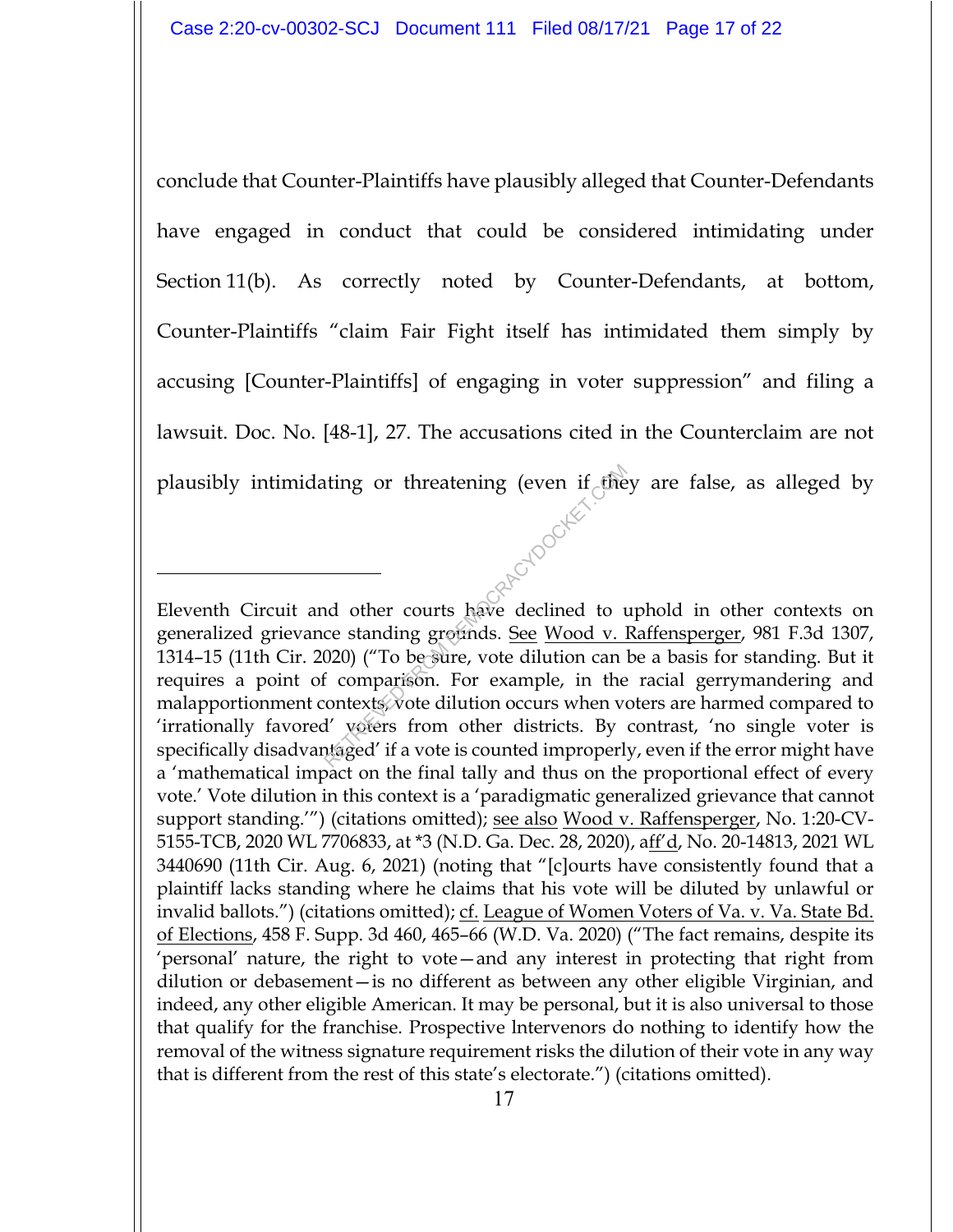Counter-Plaintiffs) and for the reasons stated in the Court's preliminary injunction order (Doc. No. [29]), the Court cannot say that Fair Fight's pending lawsuit (seeking to protect voters from alleged intimidation) lacks a reasonable basis as a matter of law. Cf. Bill Johnson's Rests., Inc. v. NLRB, 461 U.S. 731, 743 (1983) ("Although it is not unlawful . . . to prosecute a meritorious action, the same is not true of suits based on insubstantial claims—suits that lack . . . a 'reasonable basis.' Such suits are not within the scope of First Amendment protection  $\dots$ .").

Further, while the emails received by non-party Tommy Roberts (as referenced above), may plausibly be considered intimidating, there are no allegations that those emails were sent by (or otherwise connected to) Fair Fight.10 The emails state on their face that they were sent by individuals named Steven Kearns and Phil Atio, non-parties to the pending lawsuit and individuals who are not alleged to have any association or relationship with Fair Fight.<sup>11</sup> Counter-Plaintiffs do not explain how the actions of these non-parties Such suits are not within the side of the emails received by non.<br>
The emails received by non.<br>
The emails were sent by (or otherwise on their face that they were sext<br>
on their face that they were sext

<sup>10</sup> The implied temporal connection (in terms of the emails being sent one day after Ms. Abrams' CNN interview), without more, does not plausibly establish that Fair Fight engaged in intimidation of the named Counter-Plaintiffs.

<sup>11</sup> The unredacted versions of the emails are in the record at Doc. No. [40-1].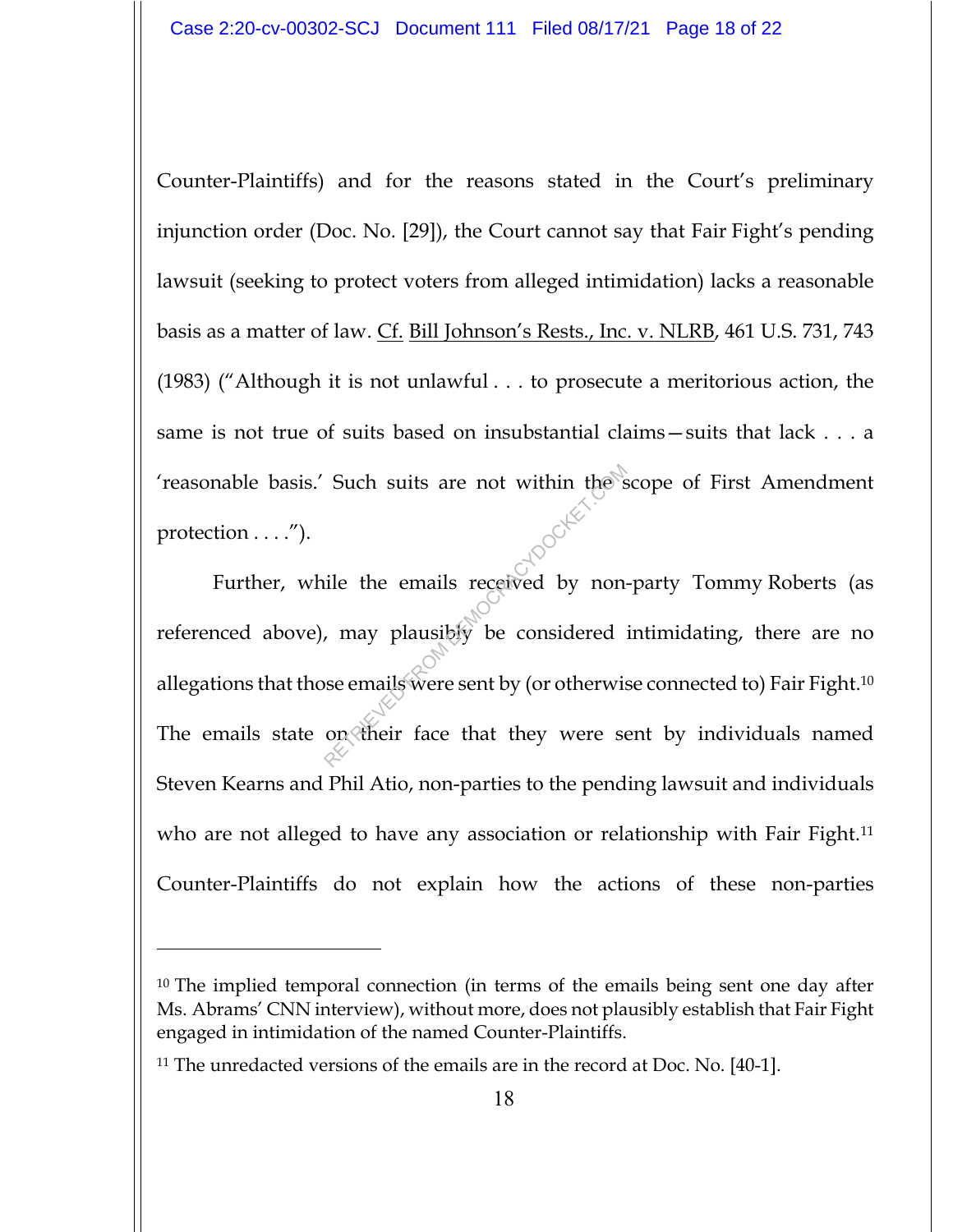intimidated True the Vote, Inc., Mark Williams, and Ron Johnson, the named Counter-Plaintiffs. As the Court noted in its prior order concerning injunctive relief, the 2020 election season fomented a "highly divided—and often outright dangerous—environment." Doc. No. [29], 26. Yet, how third-party actors may have reacted to Fair Fight's actions is not directly attributable to Fair Fight without clearer, plausible connections/allegations in the pleadings.

# **B. Motion to Amend the Counterclaim**

In their Motion to Amend the Counterclaim, Counter-Plaintiffs seek to: (1) remove Counts 1–4 of the original counterclaim and assert them as defenses; (2) add James Cooper as a Counter-Plaintiff; and (3) add Stacey Abrams as a Defendant. Doc. No. [89], 2. Counter-Plaintiffs assert the absence of undue delay and the absence of bad faith, as well as the need to allow for the "justice" contemplated in Rule  $15(a)(2)$ . Id. at 3. **n to Amend the Counterclaim**<br>tion to Amend the Counterclaim,<br>1-4 of the original counterclaim a<br>oper as a Counter-Plaintiff; and (3<br>o. [89], 2 Counter-Plaintiffs assert<br>of bad faith, as well as the need

In opposition, Counter-Defendants assert that the pending Motion to Amend is untimely and futile. Doc. No. [91], 5.12 More specifically, Counter-

<sup>12</sup> Counter-Defendants also assert prejudice arguments based upon the Suggestion of Mootness filed by Counter-Plaintiffs (Doc. No. [81]) and the potential for having file a new Motion to Dismiss and otherwise restart the briefing process. As indicated above, it appears to the Court that the mootness arguments have been withdrawn and the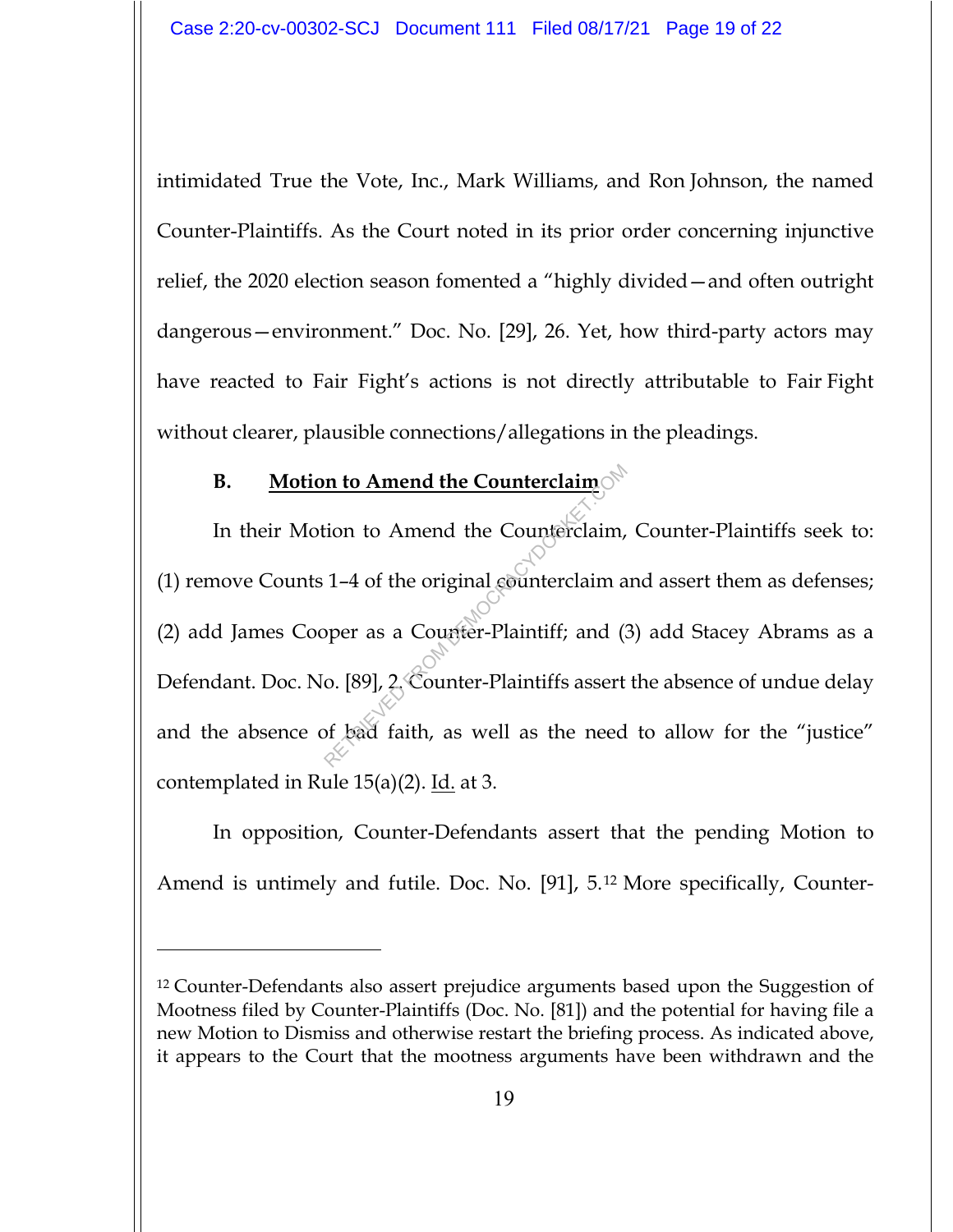Defendants assert that the pending motion is untimely based upon the fully briefed Motion to Dismiss. <u>Id.</u> at 6. Counter-Defendants state that there "is no good reason for [Counter-Plaintiff's] decision to wait until after briefing had closed on [the] motion to dismiss before seeking to amend their counterclaims." Id. Counter-Defendants further assert futility on the ground that the proposed counterclaim continues to fail to state a plausible claim for relief. Id. at 9.

In reply, Counter-Plaintiffs acknowledge that their proposed amended counterclaim is "only futile if this Court grants [Counter-Defendants'] motion to dismiss." Doc. No. [98], 3. Counter-Plaintiffs state: "[i]f this [C]ourt grants Plaintiffs' motion to dismiss, the amended counterclaim and additional Defendant to that counterclaim will be necessarily dismissed." Id. Nunter-Plaintiffs acknowledge that<br>aly futile if this Court grants [Court<br>b. [98], 3. Counter-Plaintiffs state<br>to dismiss, the amended court<br>counterclaim will be necessarily diadely at above, the Court deems it prop

As indicated above, the Court deems it proper to grant the Motion to Amend for the limited purpose of removing Counts 1 through 4. As to Count 5, the Motion to Amend rises and falls on the question of futility of amendment. Here, Counter-Plaintiffs have conceded futility of amendment in the event that

previously-filed Motion to Dismiss remains pending for a merits ruling. Accordingly, no additional consideration is given to the prejudice arguments asserted by Counter-Defendants.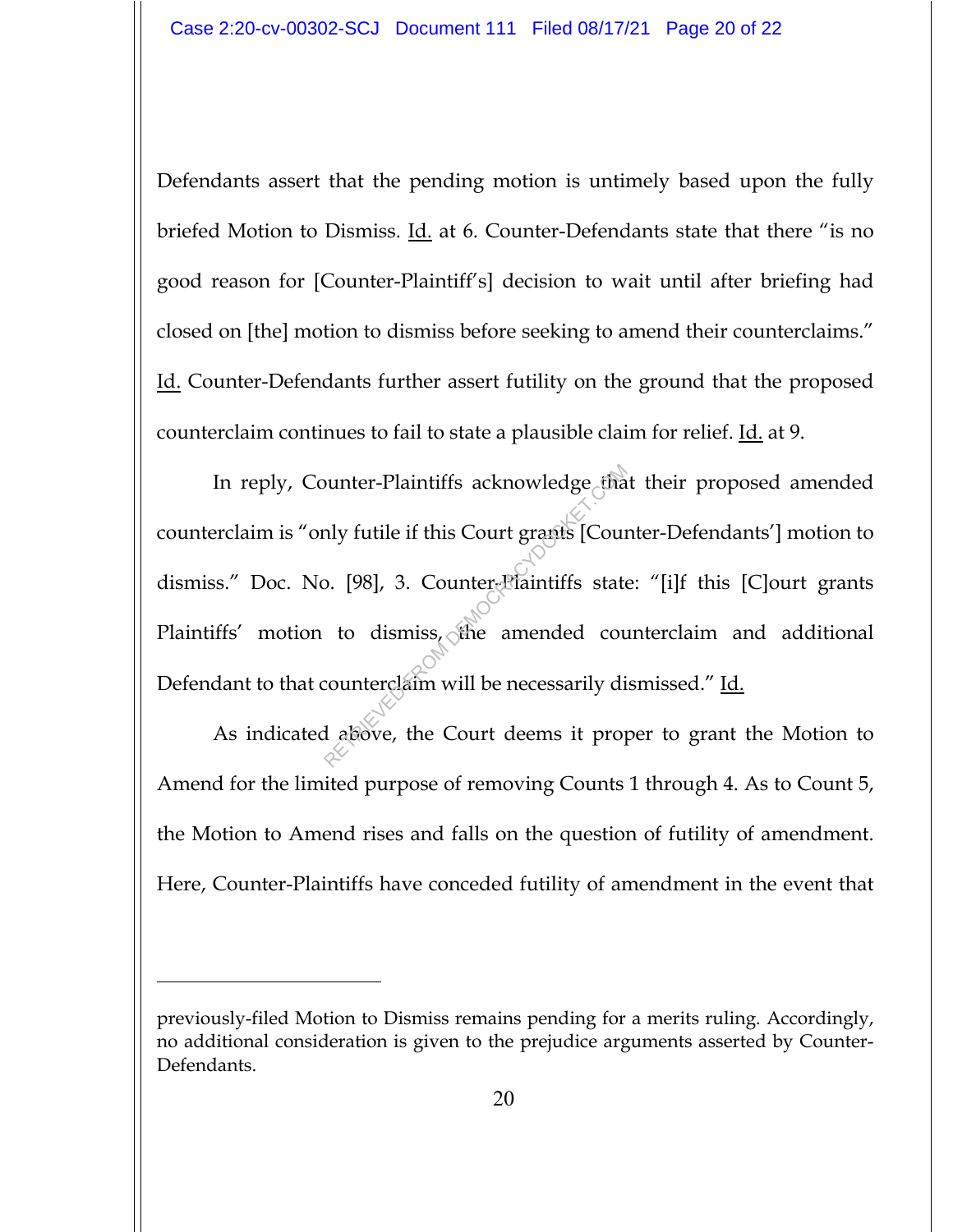the Motion to Dismiss the original counterclaim is due to be granted as to Count 5. As the Court has determined that the original Motion to Dismiss is due to be granted for failure to state a claim as to Count 5, the pending Motion to Amend Counterclaim is **DENIED** as it appears that even with the proposed amendment, the Section 11(b)/VRA claim would still be subject to dismissal for failure to state a claim upon which relief can be granted.

## **IV. CONCLUSION**

For the foregoing reasons, the Court **GRANTS** the Motion to Dismiss Defendants' Counterclaims (Doc. No. [48]) as to Count 5. The motion is **MOOT** as to Counts 1–4 due to amendment and **TO THE EXTENT NOT MOOT, GRANTED**. To this regard, no counterclaims remain pending in this civil action. Retrolaims (Doc. No. 48) as to Count<br>due to amendment and TO TH<br>is regard, no counterclaims remain<br>GRANTS IN PART AND DENI

The Court **GRANTS IN PART AND DENIES IN PART** Defendants' Motion for Leave to File Counterclaim (Doc. No. [89]). More specifically, the Motion is **GRANTED** for the limited purpose of removing Counts 1–4 of the original counterclaim (Doc. No. [40]) and reasserting/relabeling said counts as affirmative defenses in an amended answer. For purposes of perfecting the record, **IT IS ORDERED** that Defendants shall revise and refile an Amended Answer that conforms to the above-stated rulings within **TEN DAYS** of the entry